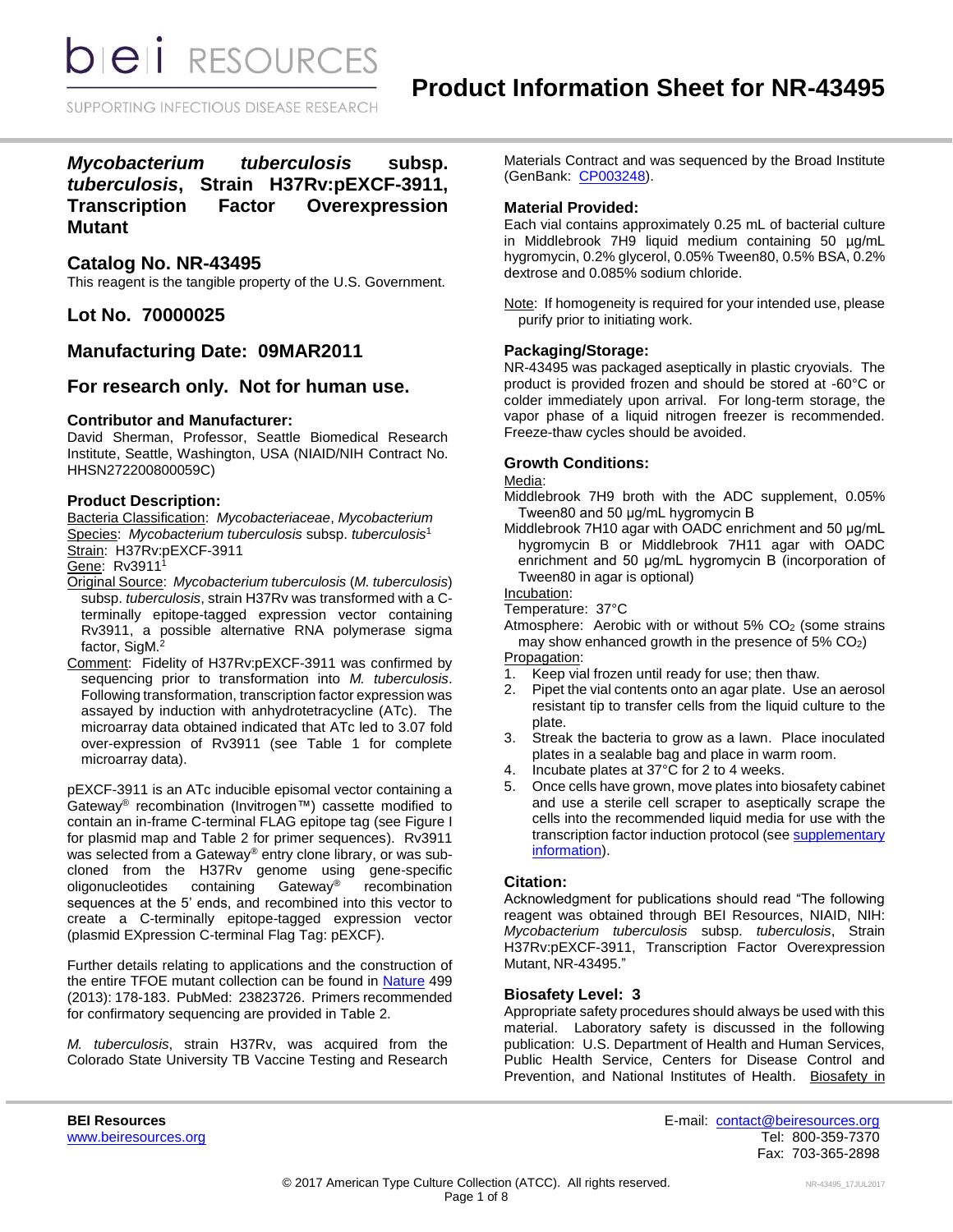*DIEI RESOURCES* 

SUPPORTING INFECTIOUS DISEASE RESEARCH

Microbiological and Biomedical Laboratories. 5th ed. Washington, DC: U.S. Government Printing Office, 2009; see [www.cdc.gov/biosafety/publications/bmbl5/index.htm.](http://www.cdc.gov/biosafety/publications/bmbl5/index.htm)

#### **Disclaimers:**

You are authorized to use this product for research use only. It is not intended for human use.

Use of this product is subject to the terms and conditions of the BEI Resources Material Transfer Agreement (MTA). The MTA is available on our Web site at [www.beiresources.org.](http://www.beiresources.org/)

While BEI Resources uses reasonable efforts to include accurate and up-to-date information on this product sheet, neither ATCC® nor the U.S. Government makes any warranties or representations as to its accuracy. Citations from scientific literature and patents are provided for informational purposes only. Neither ATCC® nor the U.S. Government warrants that such information has been confirmed to be accurate.

This product is sent with the condition that you are responsible for its safe storage, handling, use and disposal. ATCC® and the U.S. Government are not liable for any damages or injuries arising from receipt and/or use of this product. While reasonable effort is made to ensure authenticity and reliability of materials on deposit, the U.S. Government, ATCC®, their suppliers and contributors to BEI Resources are not liable for damages arising from the misidentification or misrepresentation of products.

#### **Use Restrictions:**

**This material is distributed for internal research, noncommercial purposes only.** This material, its product or its derivatives may not be distributed to third parties. Except as performed under a U.S. Government contract, individuals contemplating commercial use of the material, its products or its derivatives must contact the contributor to determine if a license is required. U.S. Government contractors may need a license before first commercial sale.

#### **References:**

- 1. TubercuList: [Rv3911](http://tuberculist.epfl.ch/quicksearch.php?gene+name=Rv3911)
- 2. Galagan, J. E., et al. "The *Mycobacterium tuberculosis* Regulatory Network and Hypoxia." Nature 499 (2013): 178-183. PubMed: 23823726.
- 3. Sherman, D., Personal Communication.
- 4. Rustad, T. R., et al. "Mapping and Manipulating the *Mycobacterium tuberculosis* Transcriptome using a Transcription Factor Overexpression-Derived Regulatory Network." Genome Res. *In press*.
- 5. Minch, K. J., et al. "The DNA Binding Network of *Mycobacterium tuberculosis*." Nature Comm. *In press.*

ATCC<sup>®</sup> is a trademark of the American Type Culture Collection.



| <b>NR</b><br>Number | <b>Strain Description</b> | Rv<br>Number   | Basal level of<br>Transcription<br>Factor Expression <sup>2,3</sup> | Induced Level of<br>Transcription<br>Factor Expression <sup>2-4</sup> | Fold<br>Change $5,6$ |
|---------------------|---------------------------|----------------|---------------------------------------------------------------------|-----------------------------------------------------------------------|----------------------|
| NR-43288            | H37Rv:pEXCF-0019c         | Rv0019c        | 13.24                                                               | 14.42                                                                 | 1.18                 |
| NR-43289            | H37Rv:pEXCF-0020c         | <b>Rv0020c</b> | 13.85                                                               | 14.55                                                                 | 0.70                 |
| NR-43290            | H37Rv:pEXCF-0022c         | Rv0022c        | 7.56                                                                | 14.42                                                                 | 6.86                 |
| NR-43291            | H37Rv:pEXCF-0023          | Rv0023         | 10.70                                                               | 14.86                                                                 | 4.16                 |
| NR-43292            | H37Rv:pEXCF-0038          | Rv0038         | 13.15                                                               | 14.37                                                                 | 1.22                 |
| NR-43293            | H37Rv:pEXCF-0042c         | Rv0042c        | 13.20                                                               | 14.61                                                                 | 1.41                 |
| NR-43294            | H37Rv:pEXCF-0043c         | Rv0043c        | 12.03                                                               | 14.77                                                                 | 2.74                 |
| NR-43295            | H37Rv:pEXCF-0047c         | <b>Rv0047c</b> | 12.41                                                               | 14.97                                                                 | 2.56                 |
| NR-43296            | H37Rv:pEXCF-0054          | Rv0054         | 14.05                                                               | 14.75                                                                 | 0.70                 |
| NR-43297            | H37Rv:pEXCF-0067c         | Rv0067c        | 9.91                                                                | 13.96                                                                 | 4.05                 |
| NR-43298            | H37Rv:pEXCF-0078          | Rv0078         | 10.01                                                               | 13.53                                                                 | 3.52                 |
| NR-43299            | H37Rv:pEXCF-0081          | Rv0081         | 12.28                                                               | 15.22                                                                 | 2.94                 |
| NR-43300            | H37Rv:pEXCF-0117          | Rv0117         | 10.07                                                               | 14.76                                                                 | 4.69                 |
| NR-43301            | H37Rv:pEXCF-0135c         | <b>Rv0135c</b> | 12.41                                                               | 14.70                                                                 | 2.30                 |
| NR-43302            | H37Rv:pEXCF-0144          | Rv0144         | 13.87                                                               | 14.70                                                                 | 0.83                 |

#### **Table 1: Transcription Factor Overexpression Mutant Microarray Data<sup>1</sup>**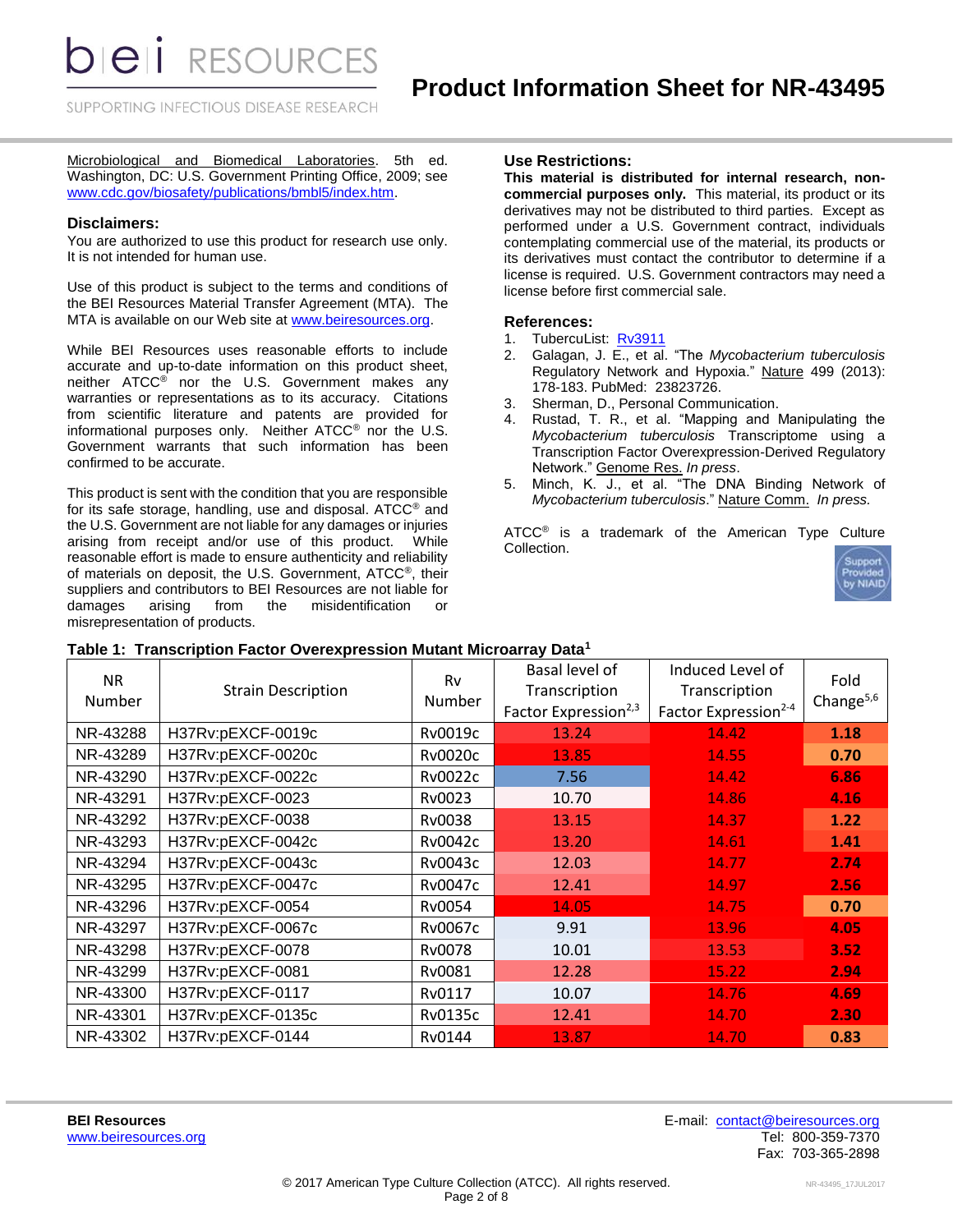# **Product Information Sheet for NR-43495**

SUPPORTING INFECTIOUS DISEASE RESEARCH

| <b>NR</b><br>Number | <b>Strain Description</b> | Basal level of<br>Rv<br>Transcription<br>Number<br>Factor Expression <sup>2,3</sup> |       | Induced Level of<br>Transcription<br>Factor Expression <sup>2-4</sup> | Fold<br>Change <sup>5,6</sup> |
|---------------------|---------------------------|-------------------------------------------------------------------------------------|-------|-----------------------------------------------------------------------|-------------------------------|
| NR-43303            | H37Rv:pEXCF-0158          | Rv0158                                                                              | 11.42 | 14.40                                                                 | 2.98                          |
| NR-43304            | H37Rv:pEXCF-0165c         | <b>Rv0165c</b>                                                                      | 11.82 | 15.53                                                                 | 3.72                          |
| NR-43305            | H37Rv:pEXCF-0182c         | Rv0182c                                                                             | 12.14 | 14.51                                                                 | 2.37                          |
| NR-43306            | H37Rv:pEXCF-0195          | Rv0195                                                                              | 7.55  | 13.61                                                                 | 6.05                          |
| NR-43307            | H37Rv:pEXCF-0212c         | Rv0212c                                                                             | 10.27 | 14.79                                                                 | 4.52                          |
| NR-43308            | H37Rv:pEXCF-0232          | Rv0232                                                                              | 12.81 | 15.03                                                                 | 2.22                          |
| NR-43309            | H37Rv:pEXCF-0238          | Rv0238                                                                              | 12.49 | 14.33                                                                 | 1.84                          |
| NR-43310            | H37Rv:pEXCF-0260c         | <b>Rv0260c</b>                                                                      | 7.31  | 13.37                                                                 | 6.07                          |
| NR-43311            | H37Rv:pEXCF-0273c         | <b>Rv0273c</b>                                                                      | 11.06 | 14.31                                                                 | 3.26                          |
| NR-43312            | H37Rv:pEXCF-0275c         | <b>Rv0275c</b>                                                                      | 11.93 | 14.27                                                                 | 2.33                          |
| NR-43313            | H37Rv:pEXCF-0302          | Rv0302                                                                              | 12.65 | 14.42                                                                 | 1.78                          |
| NR-43314            | H37Rv:pEXCF-0324          | Rv0324                                                                              | 9.98  | 14.68                                                                 | 4.70                          |
| NR-43315            | H37Rv:pEXCF-0328          | Rv0328                                                                              | 11.39 | 14.59                                                                 | 3.19                          |
| NR-43316            | H37Rv:pEXCF-0330c         | Rv0330c                                                                             | 9.08  | 14.49                                                                 | 5.41                          |
| NR-43317            | H37Rv:pEXCF-0339c         | Rv0339c                                                                             | 10.30 | 14.07                                                                 | 3.77                          |
| NR-43318            | H37Rv:pEXCF-0348          | Rv0348                                                                              | 9.83  | 13.68                                                                 | 3.85                          |
| NR-43319            | H37Rv:pEXCF-0353          | Rv0353                                                                              | 13.79 | 14.80                                                                 | 1.01                          |
| NR-43320            | H37Rv:pEXCF-0377          | Rv0377                                                                              | 10.02 | 14.11                                                                 | 4.10                          |
| NR-43321            | H37Rv:pEXCF-0445c         | <b>Rv0445c</b>                                                                      | 13.01 | 14.87                                                                 | 1.86                          |
| NR-43322            | H37Rv:pEXCF-0452          | Rv0452                                                                              | 11.18 | 14.96                                                                 | 3.78                          |
| NR-43323            | H37Rv:pEXCF-0465c         | <b>Rv0465c</b>                                                                      | 10.55 | 14.19                                                                 | 3.63                          |
| NR-43324            | H37Rv:pEXCF-0472c         | <b>Rv0472c</b>                                                                      | 13.10 | 14.93                                                                 | 1.82                          |
| NR-43325            | H37Rv:pEXCF-0474          | Rv0474                                                                              | 12.74 | 14.91                                                                 | 2.16                          |
| NR-43326            | H37Rv:pEXCF-0485          | Rv0485                                                                              | 13.52 | 14.55                                                                 | 1.04                          |
| NR-43327            | H37Rv:pEXCF-0491          | Rv0491                                                                              | 13.58 | 14.47                                                                 | 0.88                          |
| NR-43328            | H37Rv:pEXCF-0494          | Rv0494                                                                              | 8.60  | 14.28                                                                 | 5.68                          |
| NR-43329            | H37Rv:pEXCF-0576          | Rv0576                                                                              | 12.03 | 14.98                                                                 | 2.95                          |
| NR-43330            | H37Rv:pEXCF-0586          | Rv0586                                                                              | 12.67 | 14.67                                                                 | 2.00                          |
| NR-43331            | H37Rv:pEXCF-0599c         | Rv0599c                                                                             | 13.25 | 14.85                                                                 | 1.59                          |
| NR-43332            | H37Rv:pEXCF-0602c         | Rv0602c                                                                             | 7.77  | 14.75                                                                 | 6.99                          |
| NR-43333            | H37Rv:pEXCF-0608          | Rv0608                                                                              | 13.63 | 14.97                                                                 | 1.35                          |
| NR-43334            | H37Rv:pEXCF-0623          | Rv0623                                                                              | 12.69 | 15.08                                                                 | 2.39                          |
| NR-43335            | H37Rv:pEXCF-0653c         | Rv0653c                                                                             | 9.61  | 14.01                                                                 | 4.40                          |
| NR-43336            | H37Rv:pEXCF-0674          | Rv0674                                                                              | 11.20 | 14.70                                                                 | 3.50                          |
| NR-43337            | H37Rv:pEXCF-0678          | Rv0678                                                                              | 10.55 | 14.67                                                                 | 4.13                          |
| NR-43338            | H37Rv:pEXCF-0681          | Rv0681                                                                              | 13.29 | 14.43                                                                 | 1.13                          |
| NR-43339            | H37Rv:pEXCF-0691c         | Rv0691c                                                                             | 8.33  | 14.75                                                                 | 6.42                          |
| NR-43340            | H37Rv:pEXCF-0735          | Rv0735                                                                              | 10.13 | 14.94                                                                 | 4.81                          |
| NR-43341            | H37Rv:pEXCF-0737          | Rv0737                                                                              | 9.87  | 14.74                                                                 | 4.87                          |

[www.beiresources.org](http://www.beiresources.org/)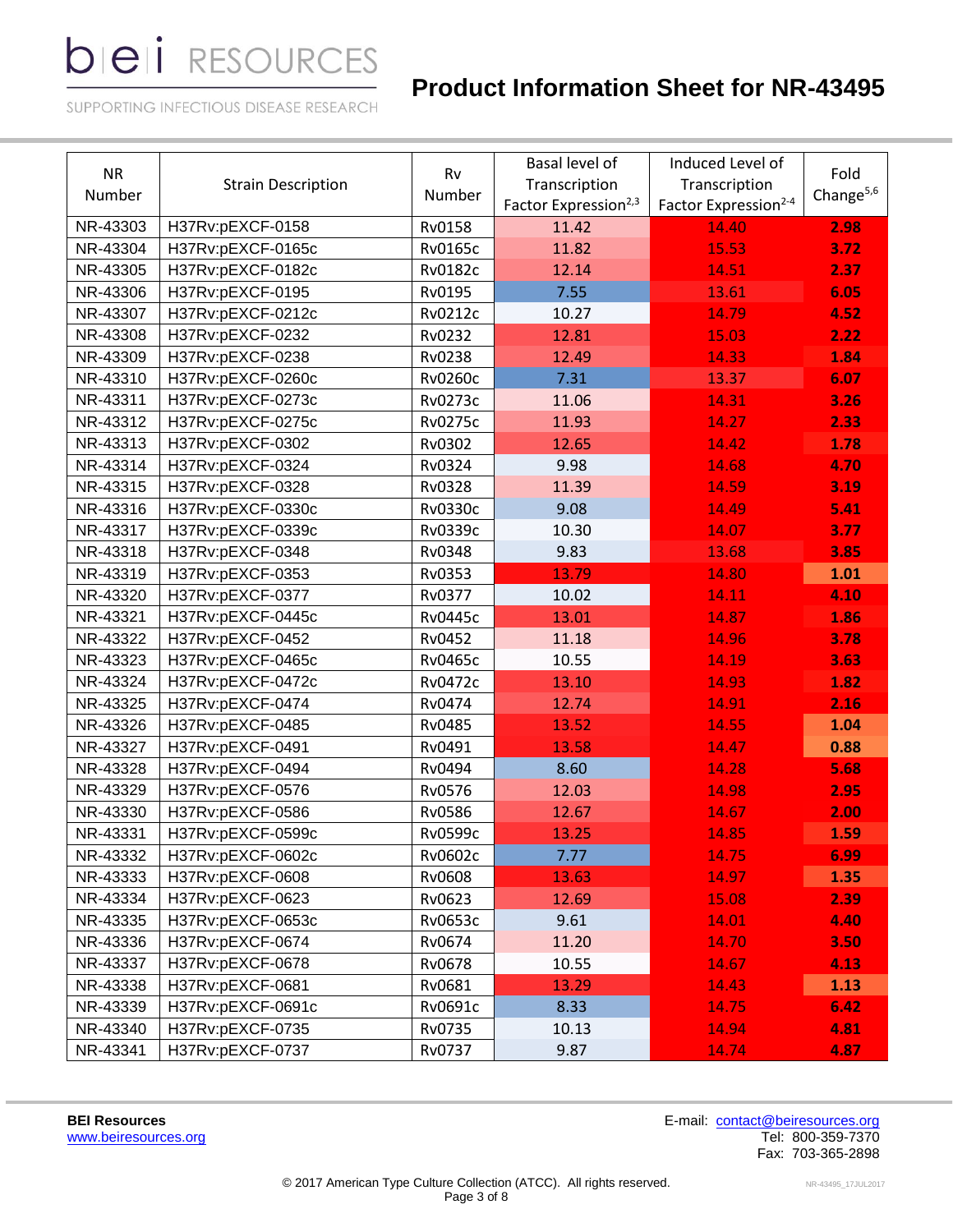# **Product Information Sheet for NR-43495**

SUPPORTING INFECTIOUS DISEASE RESEARCH

| <b>NR</b><br>Number | <b>Strain Description</b> | Basal level of<br>Rv<br>Transcription<br>Number<br>Factor Expression <sup>2,3</sup> |       | Induced Level of<br>Transcription<br>Factor Expression <sup>2-4</sup> | Fold<br>Change <sup>5,6</sup> |
|---------------------|---------------------------|-------------------------------------------------------------------------------------|-------|-----------------------------------------------------------------------|-------------------------------|
| NR-43342            | H37Rv:pEXCF-0744c         | Rv0744c                                                                             | 11.82 | 15.07                                                                 | 3.25                          |
| NR-43344            | H37Rv:pEXCF-0757          | Rv0757                                                                              | 13.30 | 14.68                                                                 | 1.38                          |
| NR-43345            | H37Rv:pEXCF-0767c         | Rv0767c                                                                             | 8.76  | 14.54                                                                 | 5.78                          |
| NR-43346            | H37Rv:pEXCF-0792c         | Rv0792c                                                                             | 10.51 | 14.52                                                                 | 4.01                          |
| NR-43347            | H37Rv:pEXCF-0818          | Rv0818                                                                              | 13.42 | 14.75                                                                 | 1.33                          |
| NR-43348            | H37Rv:pEXCF-0821c         | Rv0821c                                                                             | 13.70 | 14.77                                                                 | 1.07                          |
| NR-43349            | H37Rv:pEXCF-0823c         | Rv0823c                                                                             | 13.99 | 14.85                                                                 | 0.86                          |
| NR-43350            | H37Rv:pEXCF-0827c         | <b>Rv0827c</b>                                                                      | 9.56  | 14.86                                                                 | 5.30                          |
| NR-43351            | H37Rv:pEXCF-0844c         | Rv0844c                                                                             | 12.83 | 14.60                                                                 | 1.77                          |
| NR-43352            | H37Rv:pEXCF-0880          | Rv0880                                                                              | 12.15 | 14.82                                                                 | 2.67                          |
| NR-43353            | H37Rv:pEXCF-0891c         | Rv0891c                                                                             | 12.05 | 14.61                                                                 | 2.56                          |
| NR-43354            | H37Rv:pEXCF-0894          | Rv0894                                                                              | 8.23  | 14.71                                                                 | 6.48                          |
| NR-43355            | H37Rv:pEXCF-0903c         | Rv0903c                                                                             | 13.27 | 14.28                                                                 | 1.01                          |
| NR-43356            | H37Rv:pEXCF-0967          | Rv0967                                                                              | 12.22 | 14.99                                                                 | 2.78                          |
| NR-43357            | H37Rv:pEXCF-0981          | Rv0981                                                                              | 12.79 | 14.55                                                                 | 1.76                          |
| NR-43358            | H37Rv:pEXCF-1019          | Rv1019                                                                              | 12.41 | 14.63                                                                 | 2.22                          |
| NR-43359            | H37Rv:pEXCF-1027c         | Rv1027c                                                                             | 9.62  | 14.44                                                                 | 4.82                          |
| NR-43360            | H37Rv:pEXCF-1033c         | Rv1033c                                                                             | 10.49 | 14.54                                                                 | 4.05                          |
| NR-43361            | H37Rv:pEXCF-1049          | Rv1049                                                                              | 10.83 | 15.43                                                                 | 4.59                          |
| NR-43362            | H37Rv:pEXCF-1129c         | <b>Rv1129c</b>                                                                      | 8.72  | 14.25                                                                 | 5.53                          |
| NR-43363            | H37Rv:pEXCF-1151c         | <b>Rv1151c</b>                                                                      | 11.17 | 14.43                                                                 | 3.25                          |
| NR-43364            | H37Rv:pEXCF-1152          | Rv1152                                                                              | 11.93 | 14.86                                                                 | 2.93                          |
| NR-43365            | H37Rv:pEXCF-1167c         | Rv1167c                                                                             | 12.52 | 15.07                                                                 | 2.55                          |
| NR-43366            | H37Rv:pEXCF-1176c         | <b>Rv1176c</b>                                                                      | 10.68 | 14.52                                                                 | 3.84                          |
| NR-43367            | H37Rv:pEXCF-1186c         | <b>Rv1186c</b>                                                                      | 10.86 | 14.58                                                                 | 3.72                          |
| NR-43368            | H37Rv:pEXCF-1189          | Rv1189                                                                              | 8.41  | 14.12                                                                 | 5.71                          |
| NR-43369            | H37Rv:pEXCF-1219c         | Rv1219c                                                                             | 10.02 | 15.09                                                                 | 5.07                          |
| NR-43370            | H37Rv:pEXCF-1221          | Rv1221                                                                              | 13.79 | 14.78                                                                 | 0.99                          |
| NR-43371            | H37Rv:pEXCF-1255c         | <b>Rv1255c</b>                                                                      | 9.81  | 14.49                                                                 | 4.68                          |
| NR-43372            | H37Rv:pEXCF-1267c         | Rv1267c                                                                             | 9.07  | 14.82                                                                 | 5.75                          |
| NR-43373            | H37Rv:pEXCF-1287          | Rv1287                                                                              | 11.94 | 15.03                                                                 | 3.09                          |
| NR-43374            | H37Rv:pEXCF-1332          | Rv1332                                                                              | 13.36 | 14.68                                                                 | 1.32                          |
| NR-43375            | H37Rv:pEXCF-1353c         | Rv1353c                                                                             | 8.53  | 13.11                                                                 | 4.59                          |
| NR-43376            | H37Rv:pEXCF-1358          | Rv1358                                                                              | 7.47  | 13.17                                                                 | 5.71                          |
| NR-43377            | H37Rv:pEXCF-1359          | Rv1359                                                                              | 8.73  | 14.81                                                                 | 6.09                          |
| NR-43378            | H37Rv:pEXCF-1379          | Rv1379                                                                              | 12.87 | 15.06                                                                 | 2.19                          |
| NR-43379            | H37Rv:pEXCF-1395          | Rv1395                                                                              | 8.96  | 14.55                                                                 | 5.59                          |
| NR-43380            | H37Rv:pEXCF-1404          | Rv1404                                                                              | 13.35 | 14.77                                                                 | 1.41                          |
| NR-43381            | H37Rv:pEXCF-1423          | Rv1423                                                                              | 13.08 | 14.45                                                                 | 1.37                          |

[www.beiresources.org](http://www.beiresources.org/)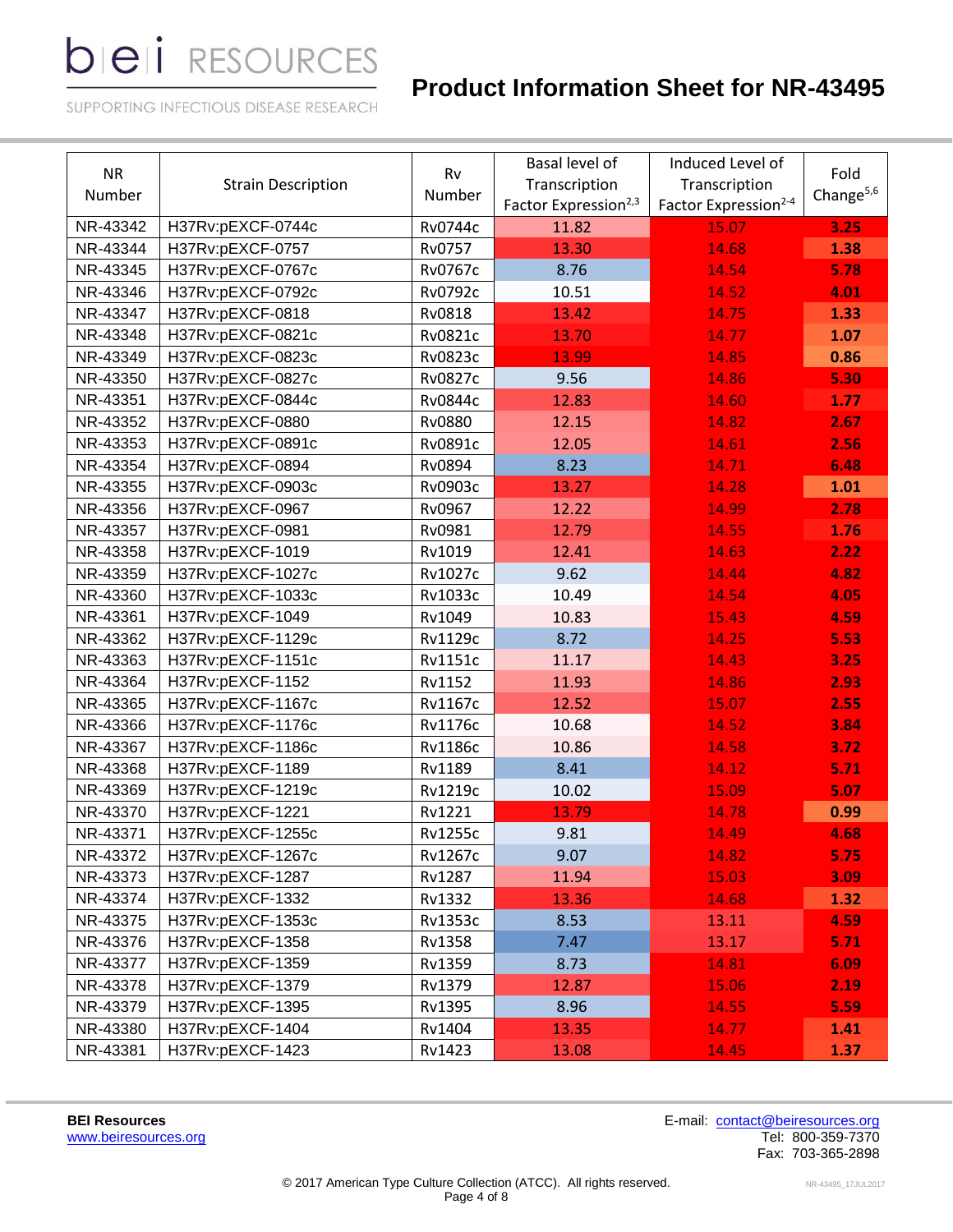# **Product Information Sheet for NR-43495**

SUPPORTING INFECTIOUS DISEASE RESEARCH

| <b>NR</b><br>Number | <b>Strain Description</b> | Rv<br>Number   | Basal level of<br>Transcription<br>Factor Expression <sup>2,3</sup> | Induced Level of<br>Transcription<br>Factor Expression <sup>2-4</sup> | Fold<br>Change $5,6$ |
|---------------------|---------------------------|----------------|---------------------------------------------------------------------|-----------------------------------------------------------------------|----------------------|
| NR-43382            | H37Rv:pEXCF-1453          | Rv1453<br>8.84 |                                                                     | 14.04                                                                 | 5.19                 |
| NR-43383            | H37Rv:pEXCF-1460          | Rv1460         | 11.78                                                               | 14.76                                                                 | 2.98                 |
| NR-43384            | H37Rv:pEXCF-1473A         | <b>Rv1473A</b> | 11.29                                                               | 14.19                                                                 | 2.89                 |
| NR-43385            | H37Rv:pEXCF-1474c         | Rv1474c        | 12.63                                                               | 14.77                                                                 | 2.14                 |
| NR-43386            | H37Rv:pEXCF-1556          | Rv1556         | 11.01                                                               | 14.05                                                                 | 3.04                 |
| NR-43387            | H37Rv:pEXCF-1560          | Rv1560         | 12.55                                                               | 14.62                                                                 | 2.07                 |
| NR-43388            | H37Rv:pEXCF-1626          | Rv1626         | 14.23                                                               | 14.27                                                                 | 0.04                 |
| NR-43389            | H37Rv:pEXCF-1657          | Rv1657         | 10.38                                                               | 14.26                                                                 | 3.87                 |
| NR-43390            | H37Rv:pEXCF-1674c         | Rv1674c        | 7.62                                                                | 13.35                                                                 | 5.73                 |
| NR-43391            | H37Rv:pEXCF-1675c         | <b>Rv1675c</b> | 7.86                                                                | 13.63                                                                 | 5.77                 |
| NR-43392            | H37Rv:pEXCF-1719          | Rv1719         | 10.43                                                               | 14.42                                                                 | 3.99                 |
| NR-43393            | H37Rv:pEXCF-1725c         | <b>Rv1725c</b> | 9.02                                                                | 14.55                                                                 | 5.53                 |
| NR-43394            | H37Rv:pEXCF-1740          | Rv1740         | 11.42                                                               | 14.79                                                                 | 3.37                 |
| NR-43395            | H37Rv:pEXCF-1773c         | <b>Rv1773c</b> | 9.15                                                                | 14.32                                                                 | 5.18                 |
| NR-43396            | H37Rv:pEXCF-1776c         | <b>Rv1776c</b> | 8.57                                                                | 13.77                                                                 | 5.19                 |
| NR-43397            | H37Rv:pEXCF-1816          | Rv1816         | 13.08                                                               | 14.92                                                                 | 1.84                 |
| NR-43398            | H37Rv:pEXCF-1828          | Rv1828         | 13.92                                                               | 14.48                                                                 | 0.56                 |
| NR-43399            | H37Rv:pEXCF-1830          | Rv1830         | 14.02                                                               | 14.15                                                                 | 0.13                 |
| NR-43400            | H37Rv:pEXCF-1846c         | <b>Rv1846c</b> | 14.12                                                               | 14.33                                                                 | 0.21                 |
| NR-43401            | H37Rv:pEXCF-1909c         | Rv1909c        | 11.70                                                               | 15.03                                                                 | 3.32                 |
| NR-43402            | H37Rv:pEXCF-1931c         | Rv1931c        | 8.23                                                                | 13.28                                                                 | 5.05                 |
| NR-43403            | H37Rv:pEXCF-1956          | Rv1956         | 12.09                                                               | 14.72                                                                 | 2.63                 |
| NR-43404            | H37Rv:pEXCF-1960c         | <b>Rv1960c</b> | 11.57                                                               | 14.52                                                                 | 2.95                 |
| NR-43405            | H37Rv:pEXCF-1963c         | Rv1963c        | 10.33                                                               | 14.54                                                                 | 4.22                 |
| NR-43406            | H37Rv:pEXCF-1985c         | <b>Rv1985c</b> | 9.56                                                                | 14.64                                                                 | 5.07                 |
| NR-43407            | H37Rv:pEXCF-1990c         | <b>Rv1990c</b> | 11.28                                                               | 14.18                                                                 | 2.90                 |
| NR-43408            | H37Rv:pEXCF-1994c         | Rv1994c        | 12.02                                                               | 14.45                                                                 | 2.43                 |
| NR-43409            | H37Rv:pEXCF-2009          | Rv2009         | 13.97                                                               | 14.50                                                                 | 0.53                 |
| NR-43410            | H37Rv:pEXCF-2011c         | Rv2011c        | 9.12                                                                | 13.84                                                                 | 4.72                 |
| NR-43411            | H37Rv:pEXCF-2017          | Rv2017         | 10.89                                                               | 14.00                                                                 | 3.10                 |
| NR-43412            | H37Rv:pEXCF-2021c         | Rv2021c        | 12.21                                                               | 14.56                                                                 | 2.35                 |
| NR-43413            | H37Rv:pEXCF-2034          | Rv2034         | 10.76                                                               | 14.63                                                                 | 3.86                 |
| NR-43414            | H37Rv:pEXCF-2069          | Rv2069         | 13.32                                                               | 14.65                                                                 | 1.33                 |
| NR-43415            | H37Rv:pEXCF-2160A         | <b>Rv2160A</b> | 13.35                                                               | 14.96                                                                 | 1.61                 |
| NR-43416            | H37Rv:pEXCF-2160c         | Rv2160c        | 12.98                                                               | 14.77                                                                 | 1.79                 |
| NR-43417            | H37Rv:pEXCF-2175c         | Rv2175c        | 11.50                                                               | 14.80                                                                 | 3.30                 |
| NR-43418            | H37Rv:pEXCF-2242          | Rv2242         | 11.54                                                               | 14.49                                                                 | 2.95                 |
| NR-43419            | H37Rv:pEXCF-2250c         | <b>Rv2250c</b> | 8.56                                                                | 14.22                                                                 | 5.65                 |
| NR-43420            | H37Rv:pEXCF-2258c         | <b>Rv2258c</b> | 13.46                                                               | 14.54                                                                 | 1.09                 |

[www.beiresources.org](http://www.beiresources.org/)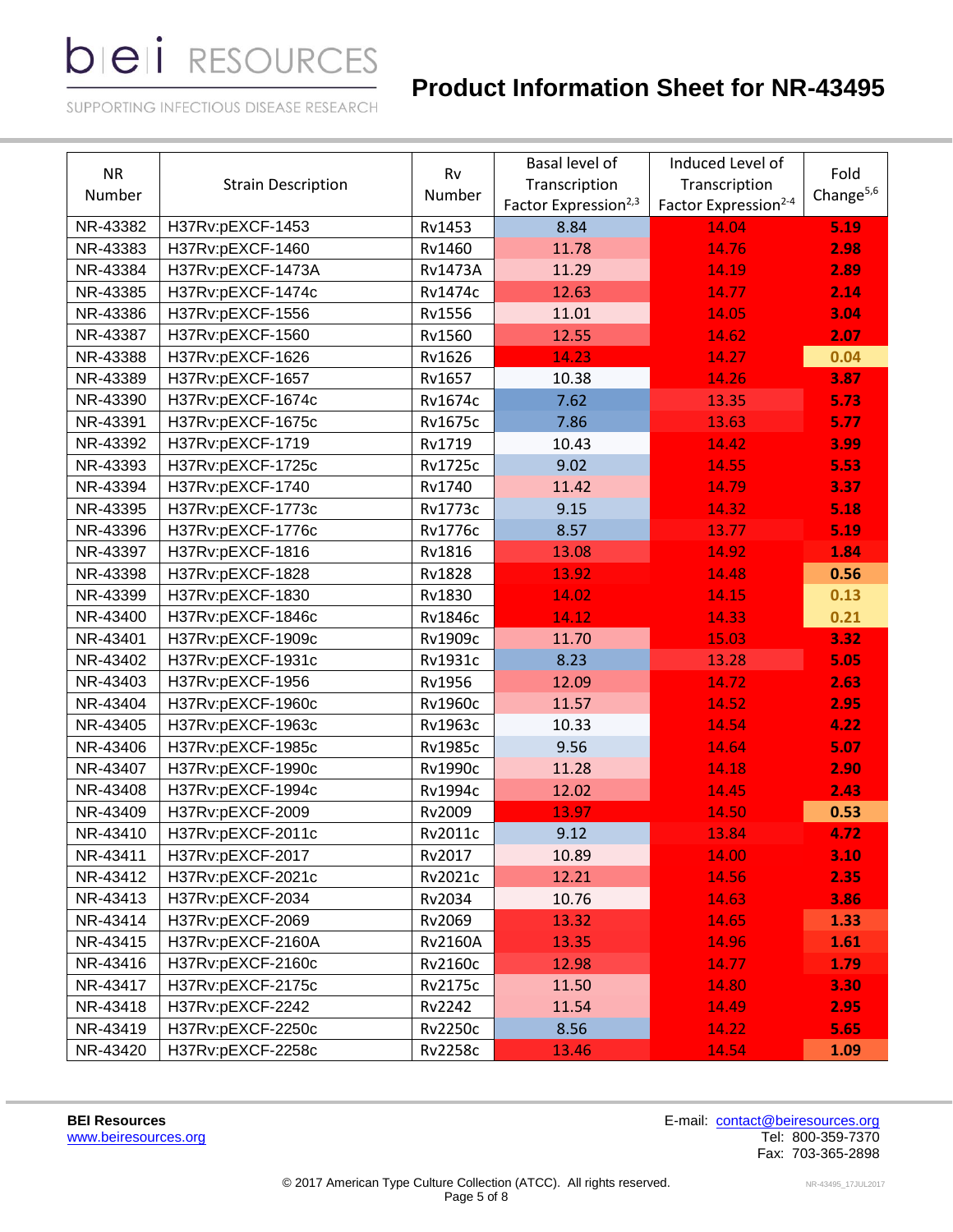# **Product Information Sheet for NR-43495**

SUPPORTING INFECTIOUS DISEASE RESEARCH

| <b>NR</b><br>Number | <b>Strain Description</b> | Basal level of<br>Rv<br>Transcription<br>Number<br>Factor Expression <sup>2,3</sup> |       | Induced Level of<br>Transcription<br>Factor Expression <sup>2-4</sup> | Fold<br>Change <sup>5,6</sup> |
|---------------------|---------------------------|-------------------------------------------------------------------------------------|-------|-----------------------------------------------------------------------|-------------------------------|
| NR-43421            | H37Rv:pEXCF-2282c         | <b>Rv2282c</b>                                                                      | 8.83  | 13.97                                                                 | 5.15                          |
| NR-43422            | H37Rv:pEXCF-2324          | Rv2324                                                                              | 9.82  | 14.58                                                                 | 4.76                          |
| NR-43423            | H37Rv:pEXCF-2359          | Rv2359                                                                              | 12.01 | 14.93                                                                 | 2.92                          |
| NR-43424            | H37Rv:pEXCF-2374c         | Rv2374c                                                                             | 13.08 | 15.11                                                                 | 2.04                          |
| NR-43425            | H37Rv:pEXCF-2478c         | <b>Rv2478c</b>                                                                      | 10.95 | 14.26                                                                 | 3.31                          |
| NR-43426            | H37Rv:pEXCF-2488c         | <b>Rv2488c</b>                                                                      | 8.79  | 13.61                                                                 | 4.82                          |
| NR-43427            | H37Rv:pEXCF-2506          | Rv2506                                                                              | 10.44 | 14.25                                                                 | 3.82                          |
| NR-43428            | H37Rv:pEXCF-2595          | Rv2595                                                                              | 13.03 | 14.72                                                                 | 1.69                          |
| NR-43429            | H37Rv:pEXCF-2621c         | Rv2621c                                                                             | 11.35 | 14.56                                                                 | 3.20                          |
| NR-43430            | H37Rv:pEXCF-2640c         | Rv2640c                                                                             | 12.09 | 12.82                                                                 | 0.73                          |
| NR-43431            | H37Rv:pEXCF-2642          | Rv2642                                                                              | 10.90 | 14.81                                                                 | 3.90                          |
| NR-43432            | H37Rv:pEXCF-2703          | Rv2703                                                                              | 14.20 | 15.14                                                                 | 0.94                          |
| NR-43433            | H37Rv:pEXCF-2710          | Rv2710                                                                              | 14.12 | 14.80                                                                 | 0.68                          |
| NR-43434            | H37Rv:pEXCF-2711          | Rv2711                                                                              | 13.77 | 14.96                                                                 | 1.20                          |
| NR-43435            | H37Rv:pEXCF-2720          | Rv2720                                                                              | 13.53 | 14.69                                                                 | 1.16                          |
| NR-43436            | H37Rv:pEXCF-2745c         | <b>Rv2745c</b>                                                                      | 14.36 | 15.25                                                                 | 0.90                          |
| NR-43437            | H37Rv:pEXCF-2760c         | <b>Rv2760c</b>                                                                      | 10.48 | 14.88                                                                 | 4.41                          |
| NR-43438            | H37Rv:pEXCF-2779c         | Rv2779c                                                                             | 10.94 | 14.69                                                                 | 3.74                          |
| NR-43439            | H37Rv:pEXCF-2788          | <b>Rv2788</b>                                                                       | 11.85 | 14.44                                                                 | 2.59                          |
| NR-43440            | H37Rv:pEXCF-2827c         | <b>Rv2827c</b>                                                                      | 11.06 | 14.74                                                                 | 3.68                          |
| NR-43441            | H37Rv:pEXCF-2884          | Rv2884                                                                              | 10.47 | 14.54                                                                 | 4.07                          |
| NR-43442            | H37Rv:pEXCF-2887          | Rv2887                                                                              | 11.88 | 14.69                                                                 | 2.81                          |
| NR-43443            | H37Rv:pEXCF-2912c         | Rv2912c                                                                             | 10.84 | 14.14                                                                 | 3.30                          |
| NR-43444            | H37Rv:pEXCF-2986c         | <b>Rv2986c</b>                                                                      | 14.58 | 15.15                                                                 | 0.57                          |
| NR-43445            | H37Rv:pEXCF-2989          | Rv2989                                                                              | 13.18 | 14.96                                                                 | 1.78                          |
| NR-43446            | H37Rv:pEXCF-3050c         | Rv3050c                                                                             | 13.91 | 14.87                                                                 | 0.95                          |
| NR-43447            | H37Rv:pEXCF-3055          | Rv3055                                                                              | 10.63 | 14.55                                                                 | 3.92                          |
| NR-43448            | H37Rv:pEXCF-3058c         | Rv3058c                                                                             | 13.29 | 14.93                                                                 | 1.64                          |
| NR-43449            | H37Rv:pEXCF-3060c         | Rv3060c                                                                             | 11.43 | 14.28                                                                 | 2.85                          |
| NR-43450            | H37Rv:pEXCF-3066          | Rv3066                                                                              | 9.54  | 14.55                                                                 | 5.01                          |
| NR-43451            | H37Rv:pEXCF-3082c         | Rv3082c                                                                             | 8.12  | 13.83                                                                 | 5.71                          |
| NR-43452            | H37Rv:pEXCF-3095          | Rv3095                                                                              | 12.60 | 14.92                                                                 | 2.32                          |
| NR-43453            | H37Rv:pEXCF-3124          | Rv3124                                                                              | 8.30  | 14.58                                                                 | 6.28                          |
| NR-43454            | H37Rv:pEXNF-3133c         | Rv3133c                                                                             | 12.20 | 14.68                                                                 | 2.48                          |
| NR-43455            | H37Rv:pEXCF-3143          | Rv3143                                                                              | 11.32 | 14.66                                                                 | 3.34                          |
| NR-43456            | H37Rv:pEXCF-3160c         | Rv3160c                                                                             | 11.99 | 14.93                                                                 | 2.94                          |
| NR-43457            | H37Rv:pEXCF-3167c         | Rv3167c                                                                             | 8.07  | 14.91                                                                 | 6.84                          |
| NR-43458            | H37Rv:pEXCF-3173c         | Rv3173c                                                                             | 12.88 | 14.67                                                                 | 1.79                          |
| NR-43459            | H37Rv:pEXCF-3183          | Rv3183                                                                              | 8.41  | 14.84                                                                 | 6.43                          |

[www.beiresources.org](http://www.beiresources.org/)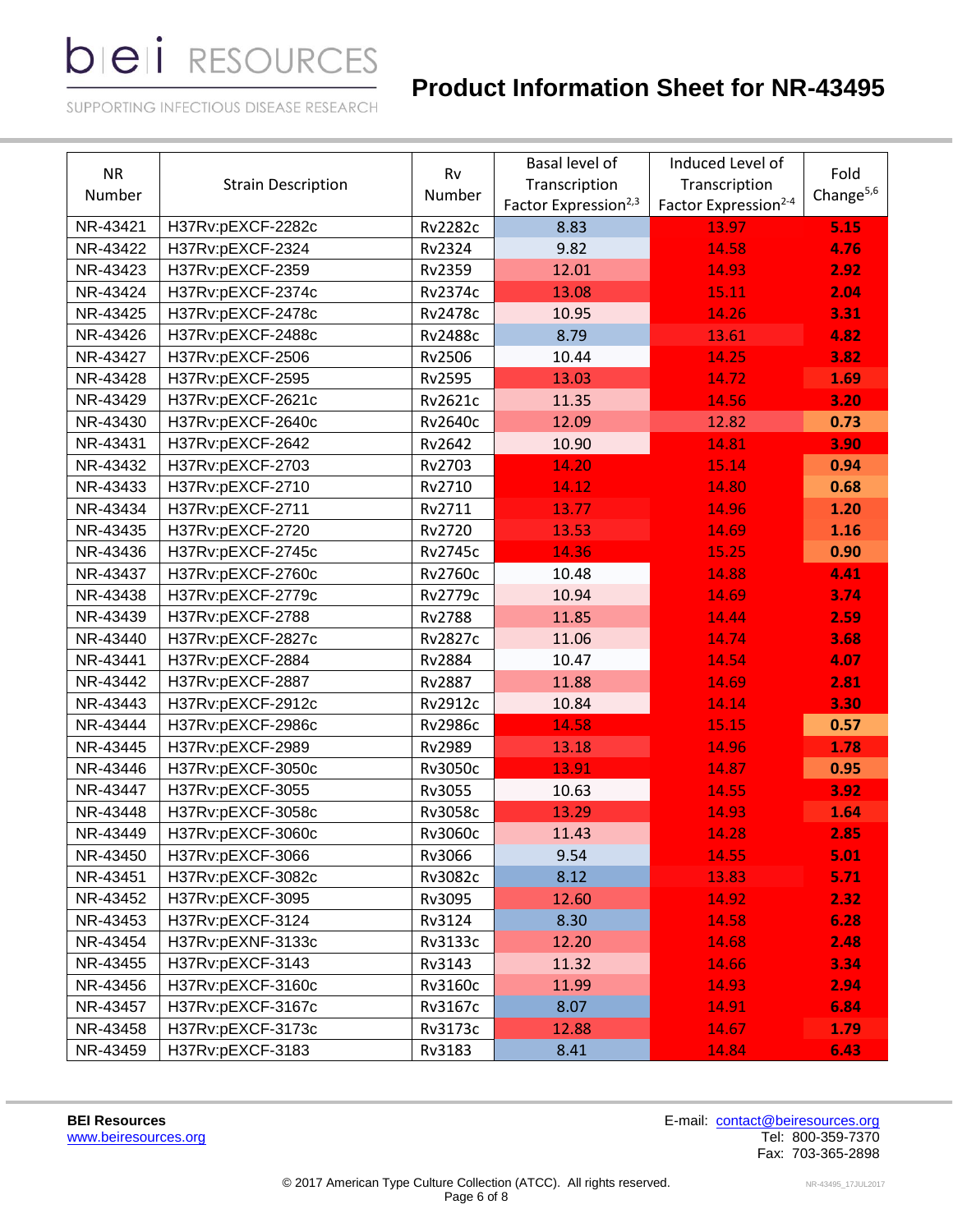# **Product Information Sheet for NR-43495**

SUPPORTING INFECTIOUS DISEASE RESEARCH

| <b>NR</b><br>Number | <b>Strain Description</b> | Rv<br>Number   | Basal level of<br>Transcription<br>Factor Expression <sup>2,3</sup> | Induced Level of<br>Transcription<br>Factor Expression <sup>2-4</sup> | Fold<br>Change <sup>5,6</sup> |
|---------------------|---------------------------|----------------|---------------------------------------------------------------------|-----------------------------------------------------------------------|-------------------------------|
| NR-43460            | H37Rv:pEXCF-3197A         | <b>Rv3197A</b> | 11.77                                                               | 14.68                                                                 | 2.91                          |
| NR-43461            | H37Rv:pEXCF-3208          | Rv3208         | 12.74                                                               | 15.07                                                                 | 2.33                          |
| NR-43462            | H37Rv:pEXCF-3219          | Rv3219         | 14.51                                                               | 14.98                                                                 | 0.46                          |
| NR-43463            | H37Rv:pEXCF-3223c         | Rv3223c        | 13.46                                                               | 14.88                                                                 | 1.41                          |
| NR-43464            | H37Rv:pEXCF-3246c         | Rv3246c        | 14.26                                                               | 14.78                                                                 | 0.52                          |
| NR-43465            | H37Rv:pEXCF-3249c         | Rv3249c        | 13.04                                                               | 14.66                                                                 | 1.63                          |
| NR-43466            | H37Rv:pEXCF-3260c         | Rv3260c        | 14.46                                                               | 15.20                                                                 | 0.74                          |
| NR-43467            | H37Rv:pEXCF-3286c         | <b>Rv3286c</b> | 10.53                                                               | 14.43                                                                 | 3.90                          |
| NR-43468            | H37Rv:pEXCF-3291c         | Rv3291c        | 10.83                                                               | 15.02                                                                 | 4.18                          |
| NR-43469            | H37Rv:pEXCF-3295          | Rv3295         | 13.28                                                               | 14.69                                                                 | 1.41                          |
| NR-43470            | H37Rv:pEXCF-3301c         | Rv3301c        | 13.14                                                               | 14.43                                                                 | 1.29                          |
| NR-43471            | H37Rv:pEXCF-3328c         | <b>Rv3328c</b> | 11.80                                                               | 14.69                                                                 | 2.88                          |
| NR-43472            | H37Rv:pEXCF-3334          | Rv3334         | 11.43                                                               | 14.96                                                                 | 3.53                          |
| NR-43473            | H37Rv:pEXCF-3405c         | Rv3405c        | 10.23                                                               | 14.84                                                                 | 4.61                          |
| NR-43474            | H37Rv:pEXCF-3414c         | Rv3414c        | 13.61                                                               | 14.92                                                                 | 1.31                          |
| NR-43475            | H37Rv:pEXCF-3416          | Rv3416         | 12.77                                                               | 15.09                                                                 | 2.32                          |
| NR-43476            | H37Rv:pEXCF-3417c         | Rv3417c        | 13.66                                                               | 14.86                                                                 | 1.20                          |
| NR-43477            | H37Rv:pEXCF-3488          | Rv3488         | 10.08                                                               | 14.30                                                                 | 4.22                          |
| NR-43478            | H37Rv:pEXCF-3557c         | Rv3557c        | 11.71                                                               | 14.82                                                                 | 3.10                          |
| NR-43479            | H37Rv:pEXCF-3574          | Rv3574         | 11.31                                                               | 14.67                                                                 | 3.36                          |
| NR-43480            | H37Rv:pEXCF-3583c         | Rv3583c        | 14.60                                                               | 15.10                                                                 | 0.50                          |
| NR-43481            | H37Rv:pEXCF-3597c         | Rv3597c        | 13.88                                                               | 14.83                                                                 | 0.95                          |
| NR-43482            | H37Rv:pEXCF-3676          | Rv3676         | 13.62                                                               | 15.03                                                                 | 1.41                          |
| NR-43484            | H37Rv:pEXCF-3681c         | Rv3681c        | 12.62                                                               | 12.81                                                                 | 0.19                          |
| NR-43485            | H37Rv:pEXCF-3736          | Rv3736         | 10.65                                                               | 14.56                                                                 | 3.92                          |
| NR-43486            | H37Rv:pEXCF-3744          | Rv3744         | 12.13                                                               | 14.21                                                                 | 2.08                          |
| NR-43487            | H37Rv:pEXCF-3765c         | Rv3765c        | 11.90                                                               | 14.66                                                                 | 2.76                          |
| NR-43488            | H37Rv:pEXCF-3830c         | Rv3830c        | 9.08                                                                | 13.71                                                                 | 4.63                          |
| NR-43489            | H37Rv:pEXCF-3833          | Rv3833         | 9.42                                                                | 13.88                                                                 | 4.46                          |
| NR-43490            | H37Rv:pEXCF-3840          | Rv3840         | 8.49                                                                | 14.80                                                                 | 6.31                          |
| NR-43491            | H37Rv:pEXCF-3849          | Rv3849         | 13.68                                                               | 14.60                                                                 | 0.92                          |
| NR-43492            | H37Rv:pEXCF-3852          | Rv3852         | 13.99                                                               | 14.50                                                                 | 0.52                          |
| NR-43493            | H37Rv:pEXCF-3855          | Rv3855         | 11.25                                                               | 14.53                                                                 | 3.28                          |
| NR-43494            | H37Rv:pEXCF-3862c         | Rv3862c        | 8.94                                                                | 14.34                                                                 | 5.40                          |
| NR-43495            | H37Rv:pEXCF-3911          | Rv3911         | 11.32                                                               | 14.39                                                                 | 3.07                          |

<sup>1</sup>All information in this table was provided by the depositor at the time of deposition.

 $2$ Expression values are the average from three or more microarrays in arbitrary units, log base two.

<sup>3</sup>Level of expression: ■ – high expression (log<sub>2</sub> = 14);  $\Box$  - medium expression (log<sub>2</sub> = 10.5); ■ – low expression (log<sub>2</sub> = 7). 4 Induction occurred over 18 hours in the presence of 100 ng/mL ATc

<sup>5</sup>Fold change is log base 2 (i.e. a fold change of 1 is two fold more expression in induced conditions, 2 is four fold, etc.) 6Fold change in expression:  $\blacksquare - 4$  fold change (log<sub>2</sub> = 2); $\blacksquare$  – no change (log<sub>2</sub> = 0);  $\blacksquare - 0.25$  fold change (log<sub>2</sub> = -2).

[www.beiresources.org](http://www.beiresources.org/)

**BEI Resources** E-mail: [contact@beiresources.org](mailto:contact@beiresources.org) Fax: 703-365-2898